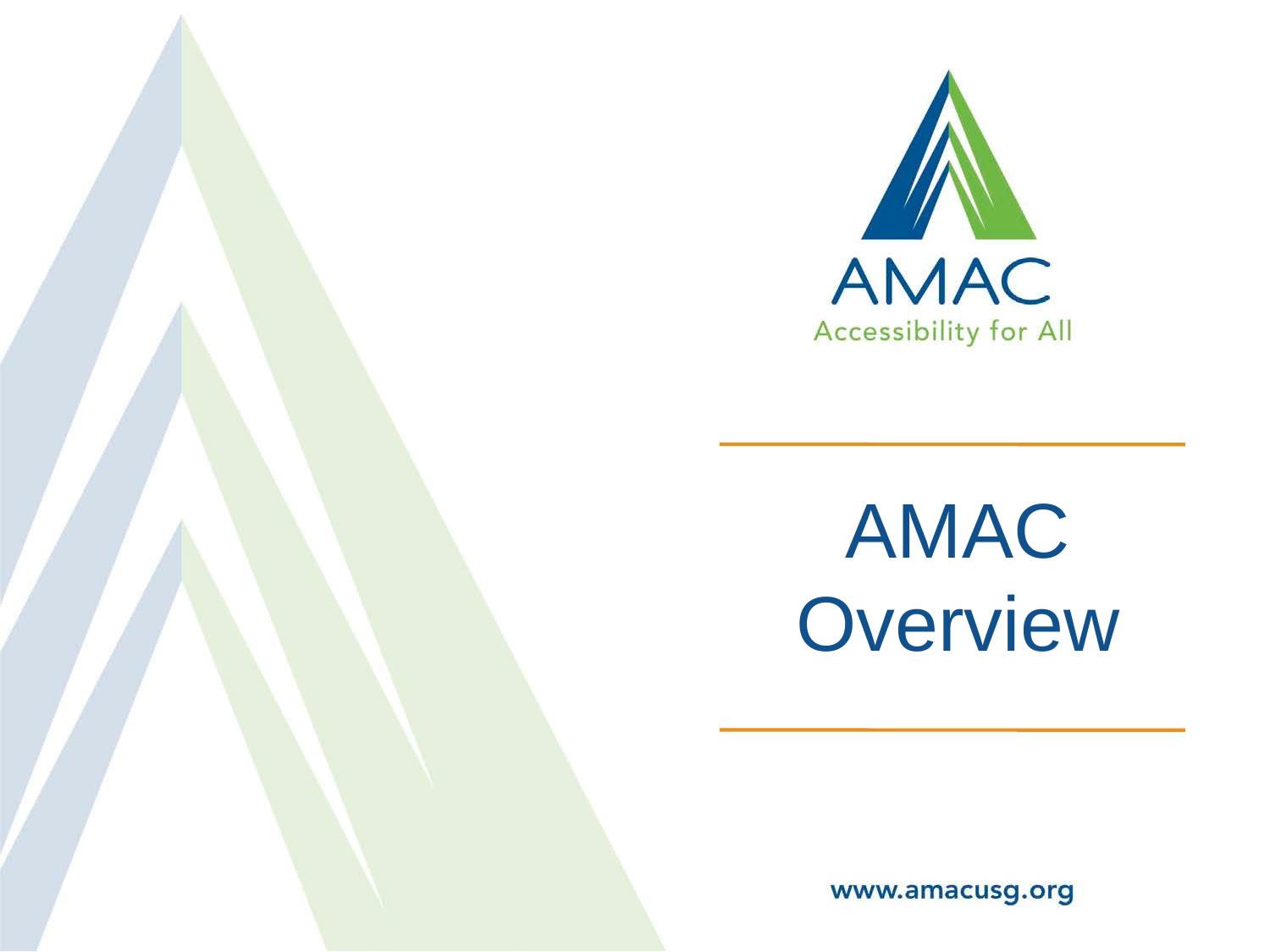# Welcome to AMAC



#### What is AMAC?

• AMAC works with colleges and universities to provide students with textbooks and accommodations that best meet their needs, including:

#### **E-Text, Braille, Audiobook, and Captioning**

#### How does AMAC work?

• Students meet with their school's disability services office to place an order for their textbooks in the preferred format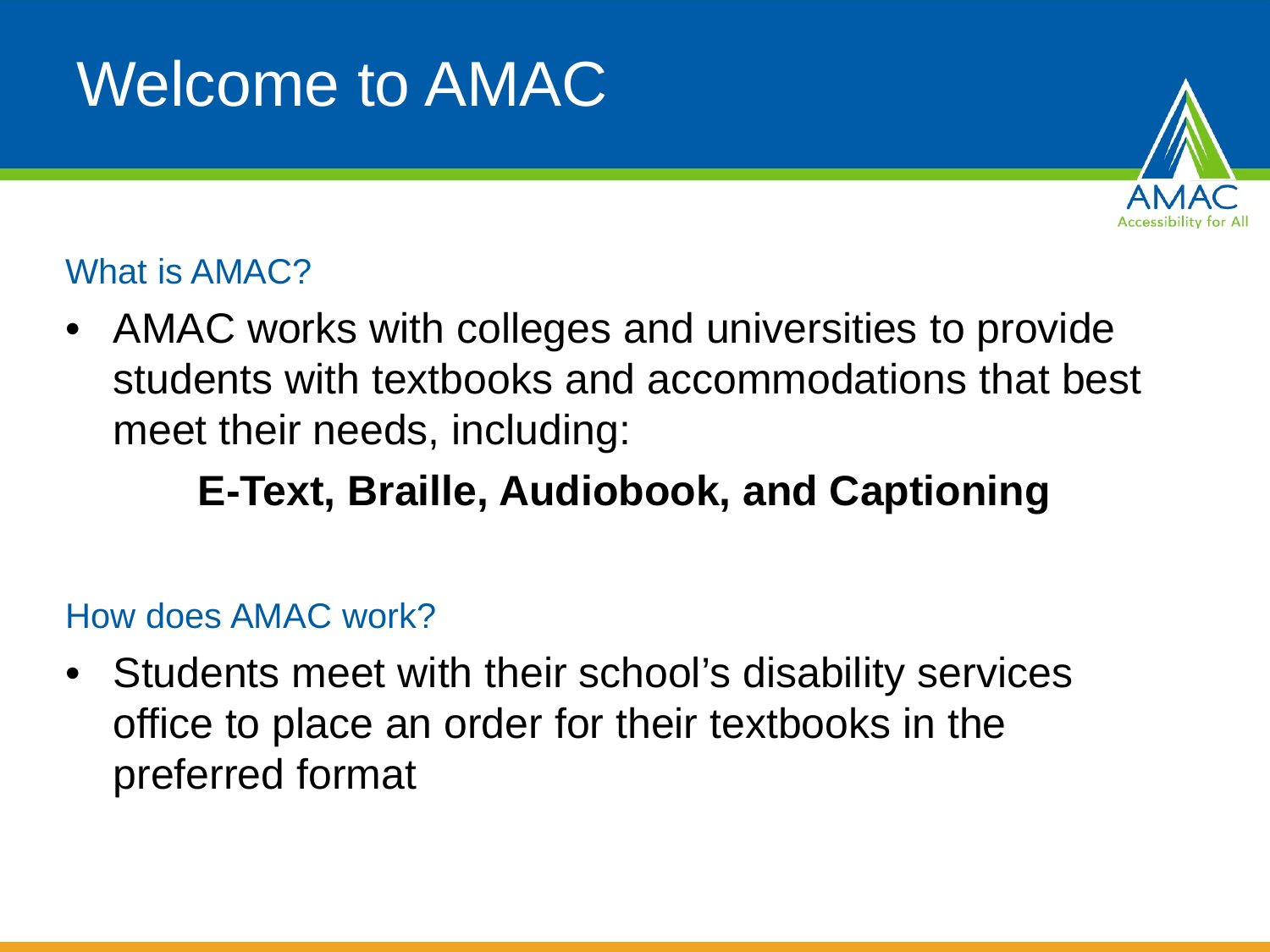## E-text

#### E-Text Formats

- **PDF** It retains the same layout as the print textbook and includes bookmarks for navigation, synchronized highlighting of text and audio.
- MS Word **Doc** This format is best for students who use screen reading software such as JAWS and also need alternative text descriptions added to images.
- Audiobook format audio only, plus headings for navigation.
- Other specialized formats are available including MathML and DAISY.





PDF

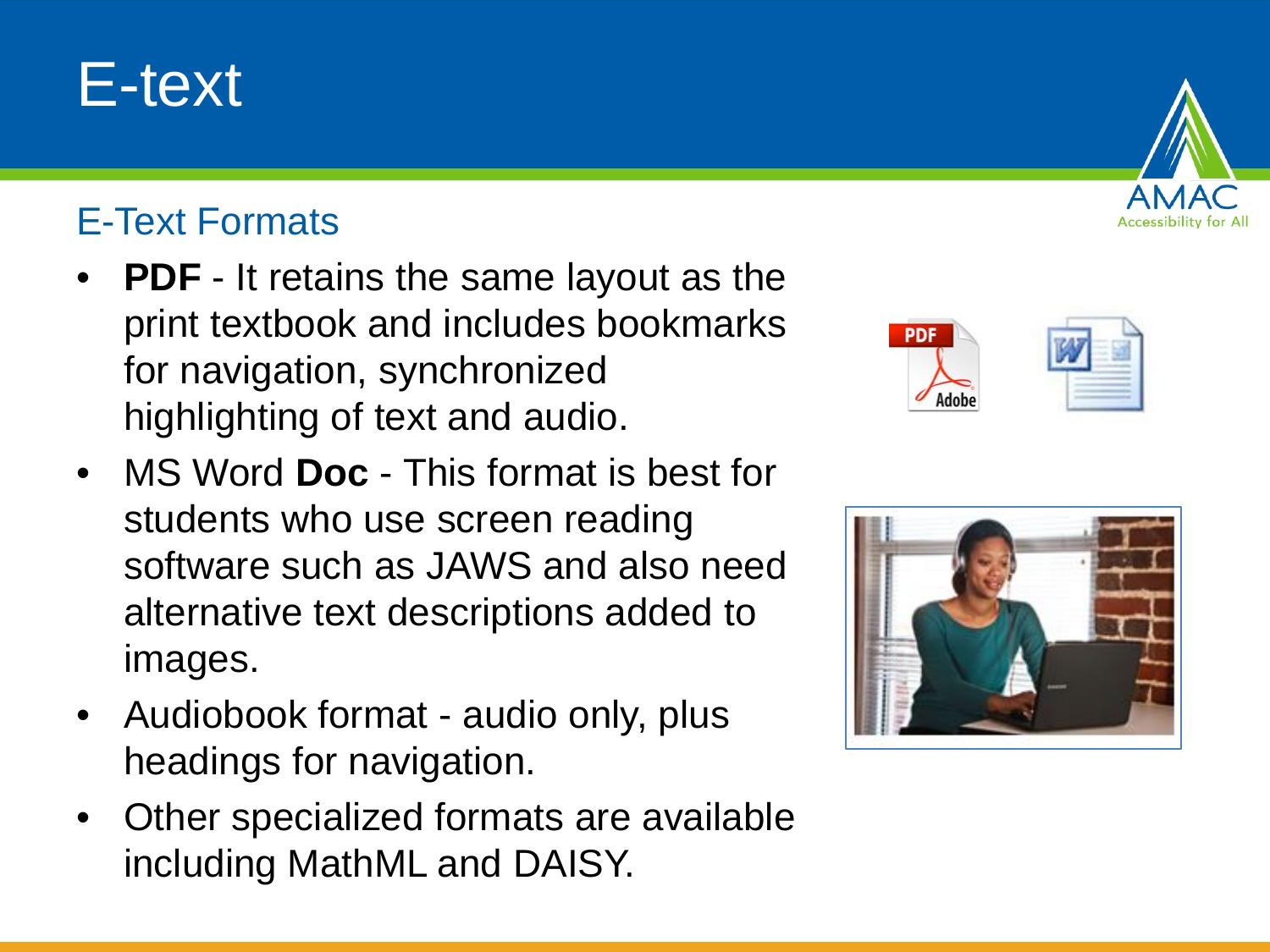- Live remote captioning for classes or school events
	- Chat with captionist via Skype
	- Recommended to use external microphone and sit at the front of the classroom
- Asynchronous text interpreting for online courses
- CART
- Transcription services
- Video captioning
	- Completed videos uploaded to Student Download Center





# **Captioning**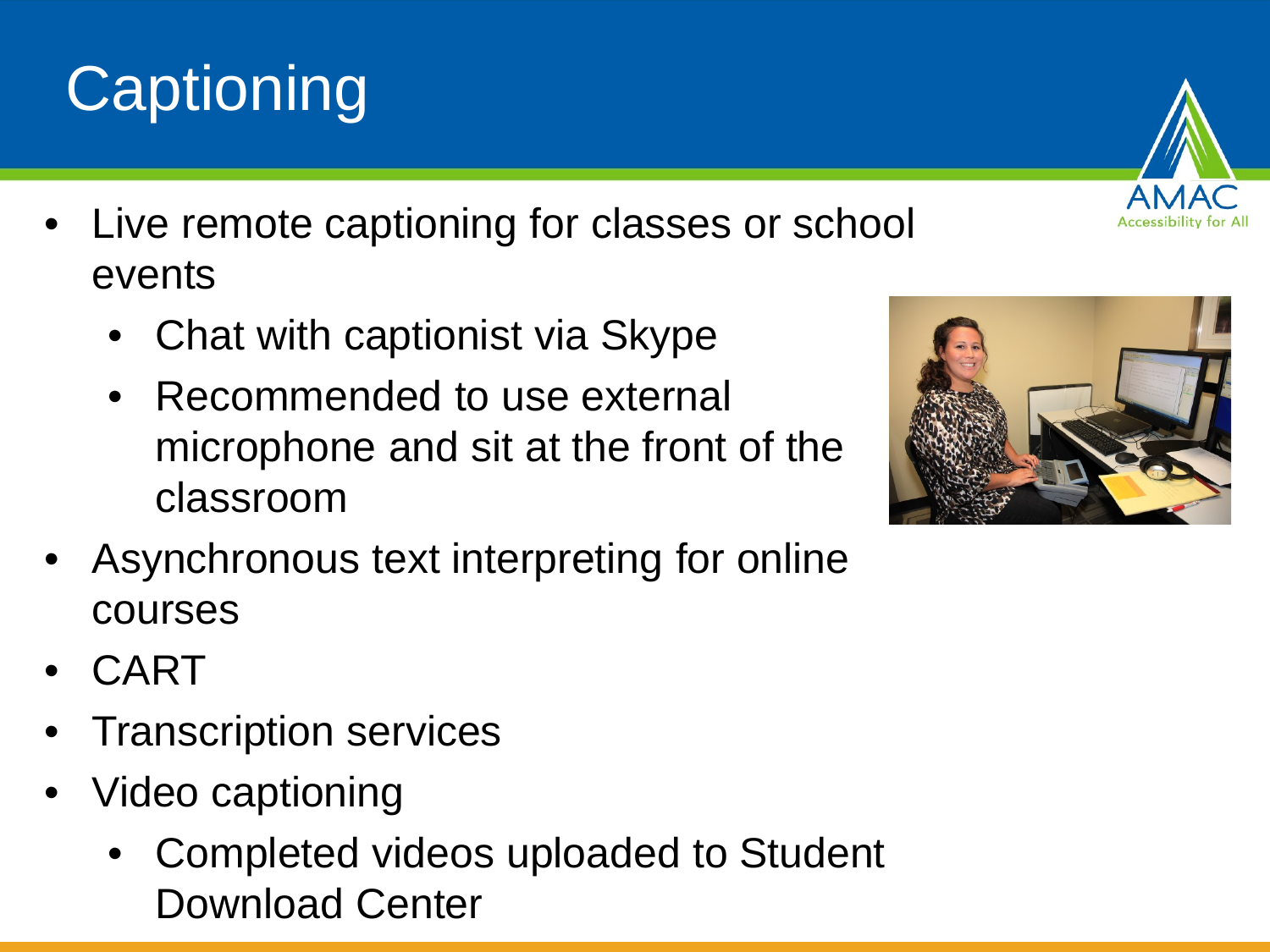# AMAC Student Download Center

#### **How does the process work?**

#### Enrollment Process

- Welcome email with account information once your school's DSP registers you
- Email notifications when books are completed

#### Student Download Center

- Check the status of your book orders
- Download your e-textbook files
- Download software to use with your books
- View video tutorials

#### **[AMAC Student Download Center](https://amacusg.org/studentcenter.php)**



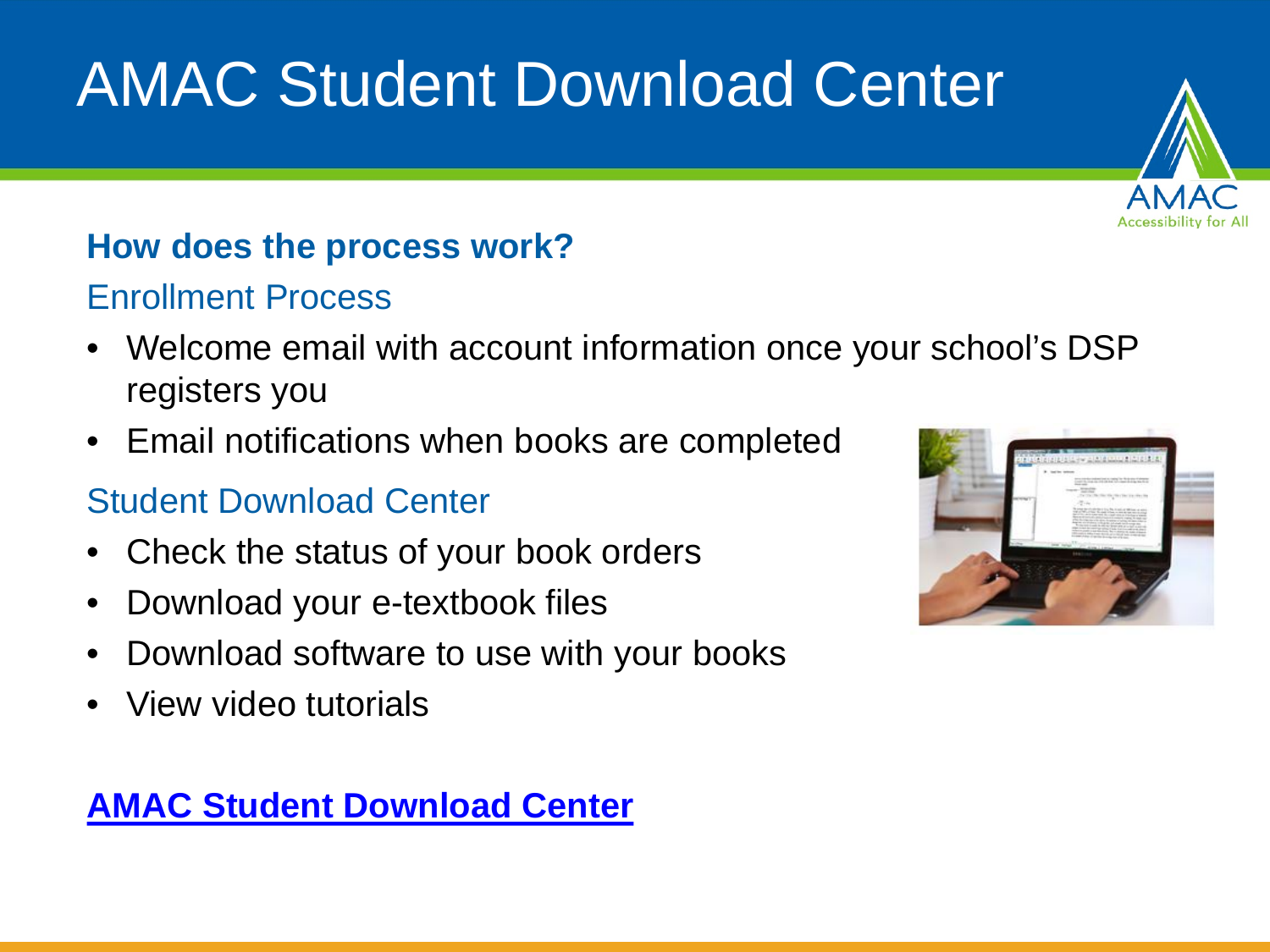# AT Software



#### A Closer Look at Software

- ClaroRead
- Premier Literacy (including PDF Equalizer)
- PDF Aloud
- Learning Ally ReadHear
- Dolphin EasyReader

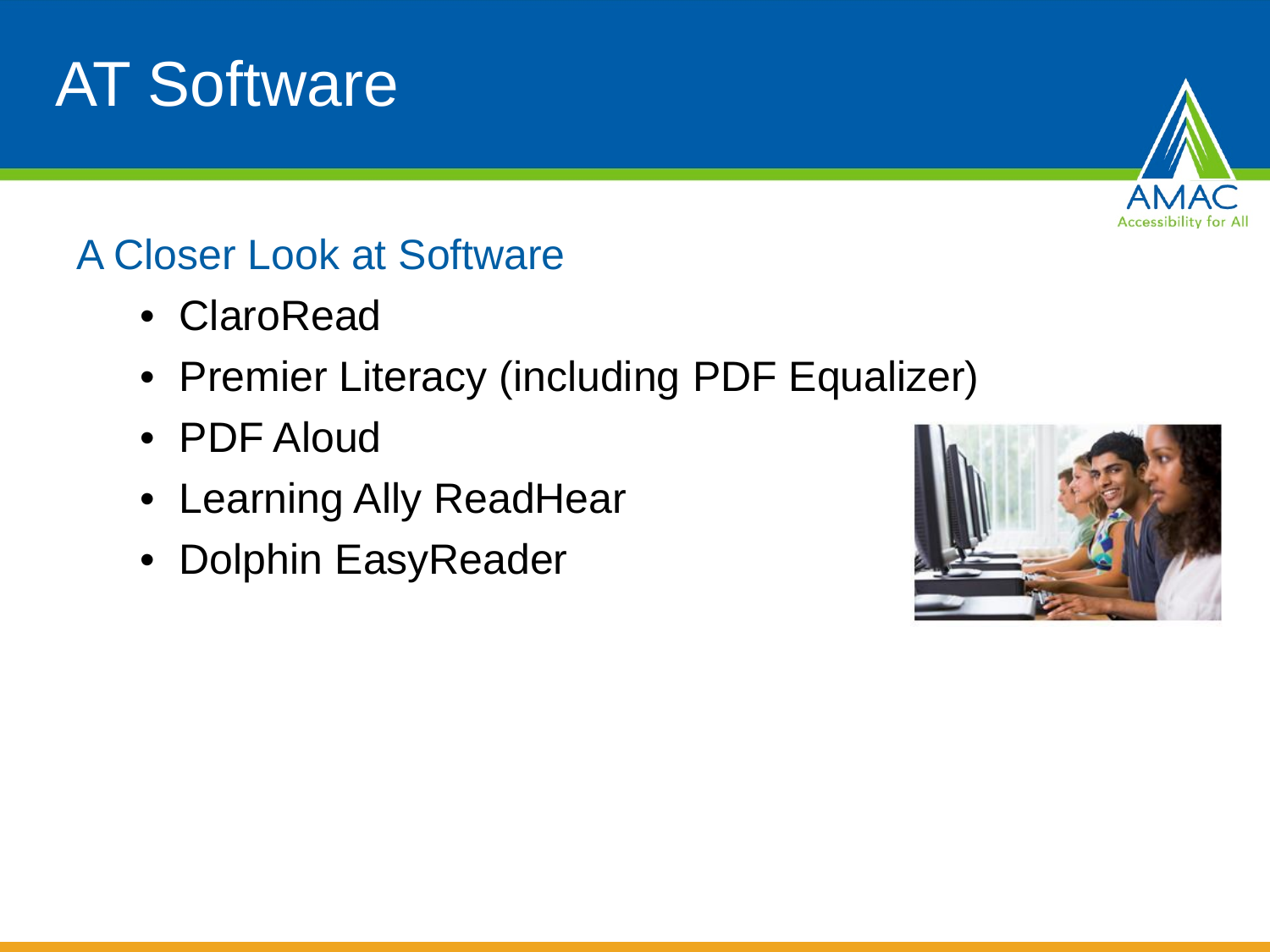## ClaroRead



- For PC or Mac
- Reads aloud any print that is highlighted
- Floating toolbar
- Quickly and easily change the font size
- Change colors and spacing
- Check definition and meaning of words
- Additional voices available for PC

ClaroRead [for PC Overview](http://www.amac.gatech.edu/wiki/index.php/ClaroRead_for_PC)

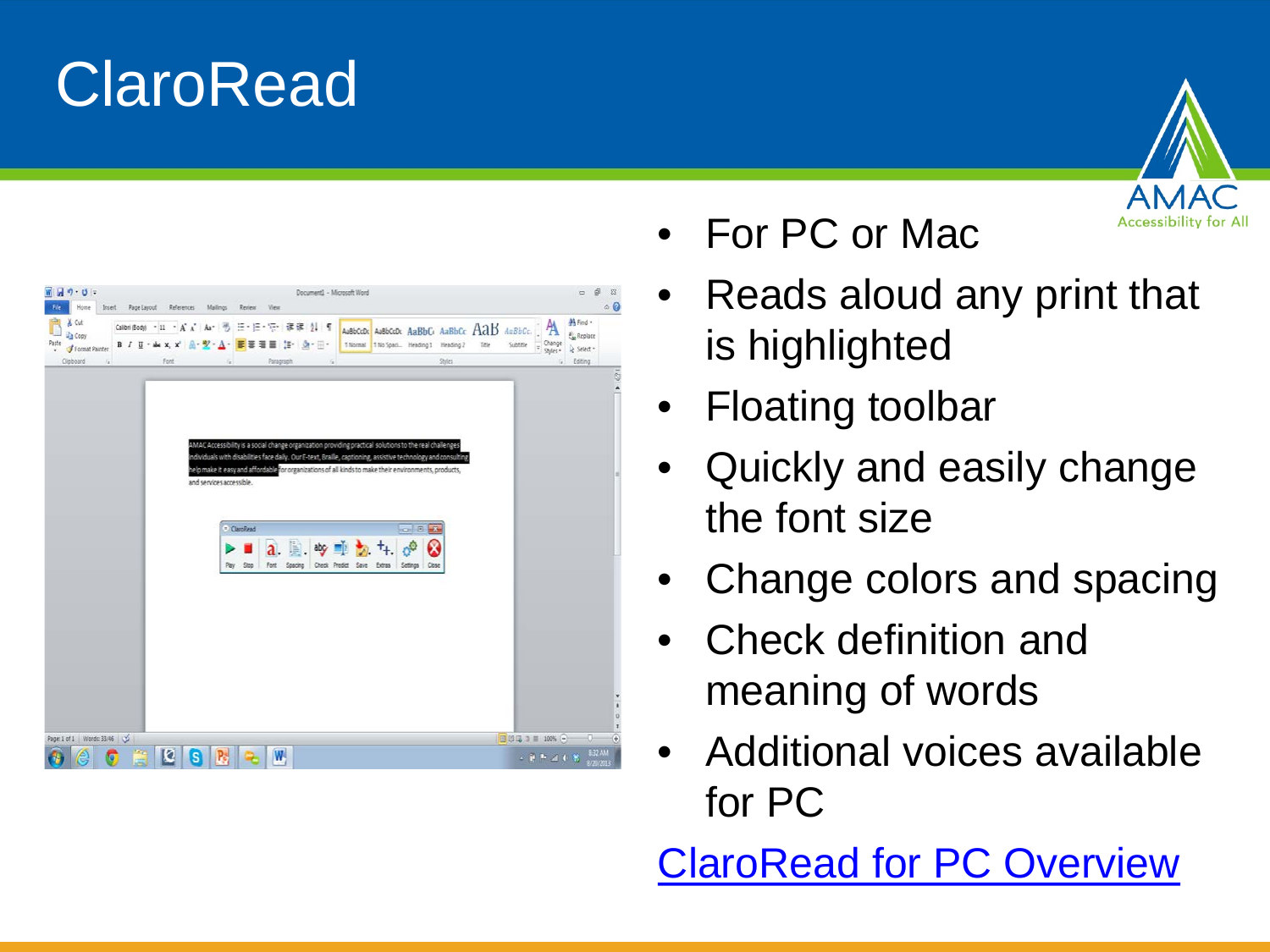# ClaroRead add-ons





| 日啓日 身のかう<br>Home<br><b>View</b>                                                                                                                  | help oid - Clarolideas                                                                                                                                                                                                                                        | $= 10$<br>宜<br>ø                                                                                                                                                |
|--------------------------------------------------------------------------------------------------------------------------------------------------|---------------------------------------------------------------------------------------------------------------------------------------------------------------------------------------------------------------------------------------------------------------|-----------------------------------------------------------------------------------------------------------------------------------------------------------------|
| Outline Overview<br>÷<br>lФ<br>Folder View<br>Map Wew Outline Wew<br><b><i>V</i></b> Autocreate<br><b>Idea Map Views</b><br><b>ShowiHide</b>     | V Idea Neter<br>Che Page<br>Contest Help<br>SB Page Width<br>Zoom 100%<br><b>Hill Page Height</b><br>V Mag Overview<br><b>Zoom</b>                                                                                                                            |                                                                                                                                                                 |
| 温<br>÷<br>dry to a tide<br>oning together<br>Osstigner<br>Restrigand<br>Money saws<br>o<br><b>Stations</b><br>Editingmeraktion<br><b>Elamano</b> | ē,<br>hengrafia<br>Sila of Gell<br>Економи<br><b>AMOUNTED</b><br>of Passac Pain<br>Manuskanaad<br>Thursday<br><b>Changing Bid</b><br><b>Parties of East</b><br>anders per<br>Changingthe<br>- Taylor<br><b>Las kind</b><br>Makingsha map<br>bigger or smaller | <b>C</b> Autocreate<br>×<br>Enter text below to automatically create a<br>new idea:<br>÷<br>Unknew idea to parent<br>×<br>- Map Dverview<br><b>South</b><br>$=$ |
|                                                                                                                                                  |                                                                                                                                                                                                                                                               | 日にした「これ<br>$MS = 1.11$<br>$\bullet$                                                                                                                             |

#### **ClaroView**

• Adjust screen color and tint

### **ClaroCapture**

• Organize notes from various files

### **ClaroIdeas**

• Visual graphic organizer

## Screen ruler

• Highlights and magnifies screen in a horizontal band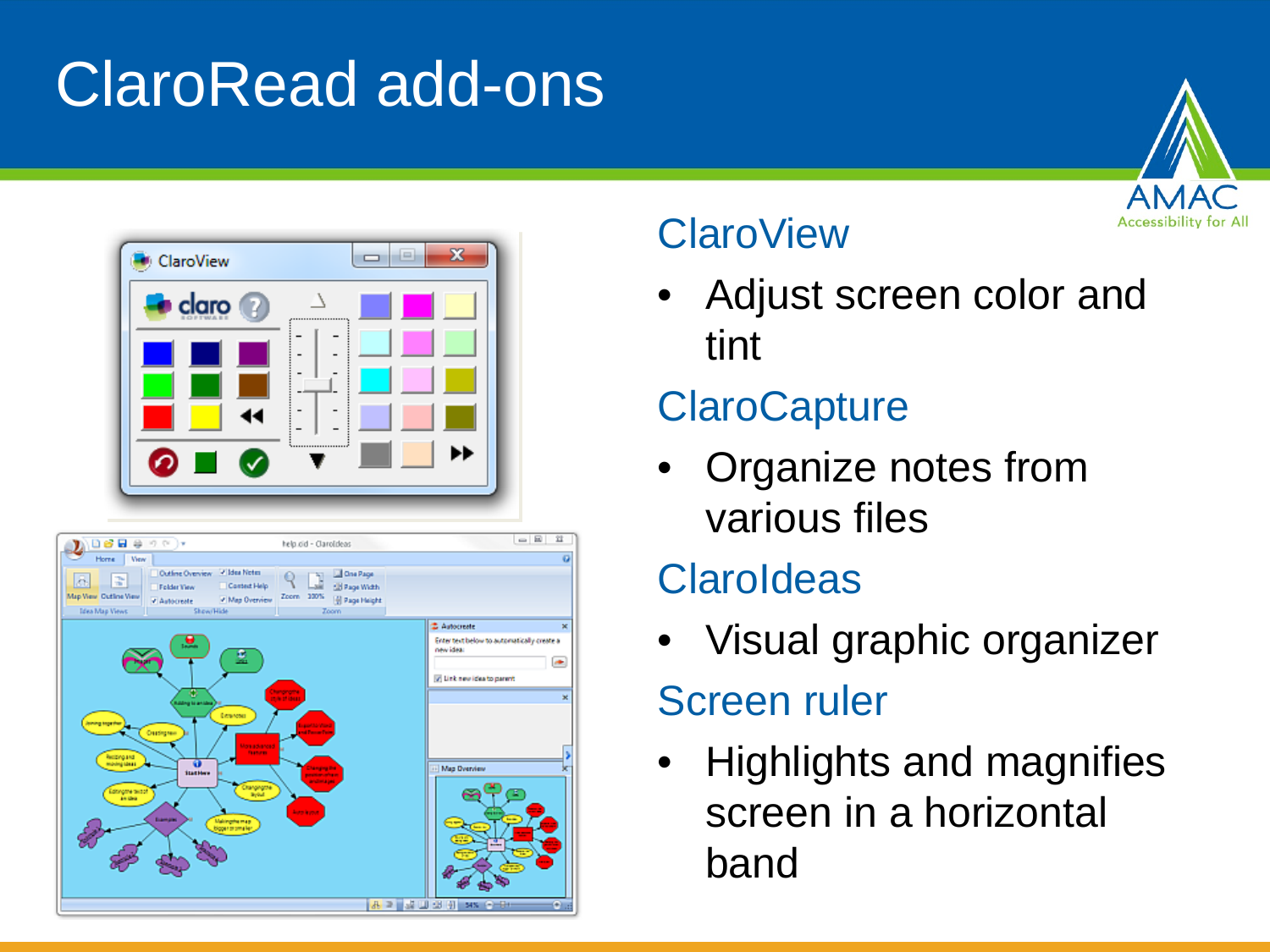# Premier Software

- [www.readingmadeeZ.com](http://www.readingmadeez.com/)
- Read documents in PDF, Microsoft Word, HTML, Rich Text, text file format
- Convert to audio files for use on a CD or MP3 player
- Scan and read documents
- Look up a word or definition in the integrated dictionary
- Create study notes and much more



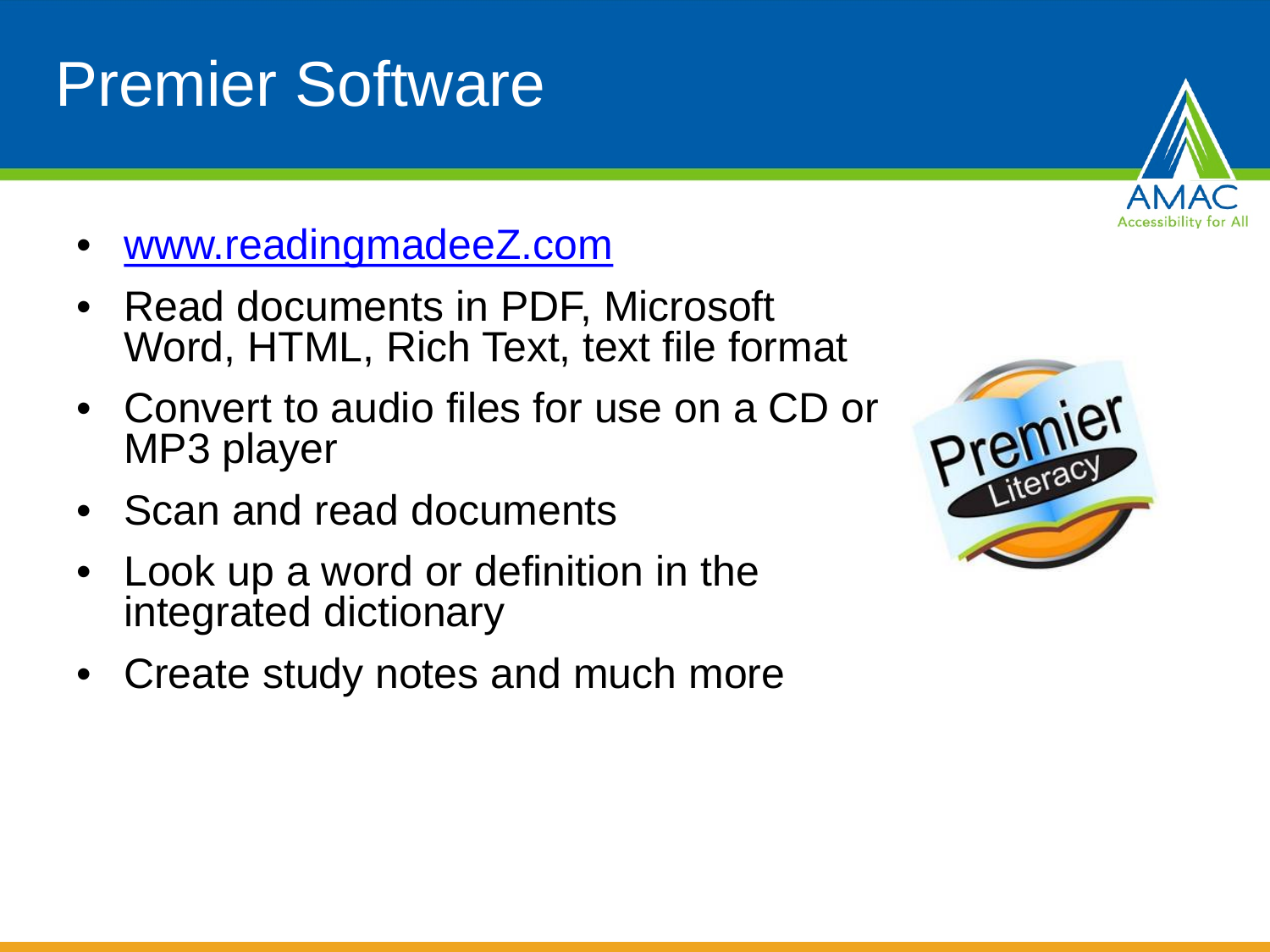# Premier Features

- PDF Equalizer (example on next slide)
- E-Text Reader
- Universal Reader Plus
- Scan and Read Pro
- **Talking Word Processor**
- PDF Magic Pro
- Text-to-Audio
- Ultimate Talking Dictionary
- Talking Calculator
- Premier Predictor Pro

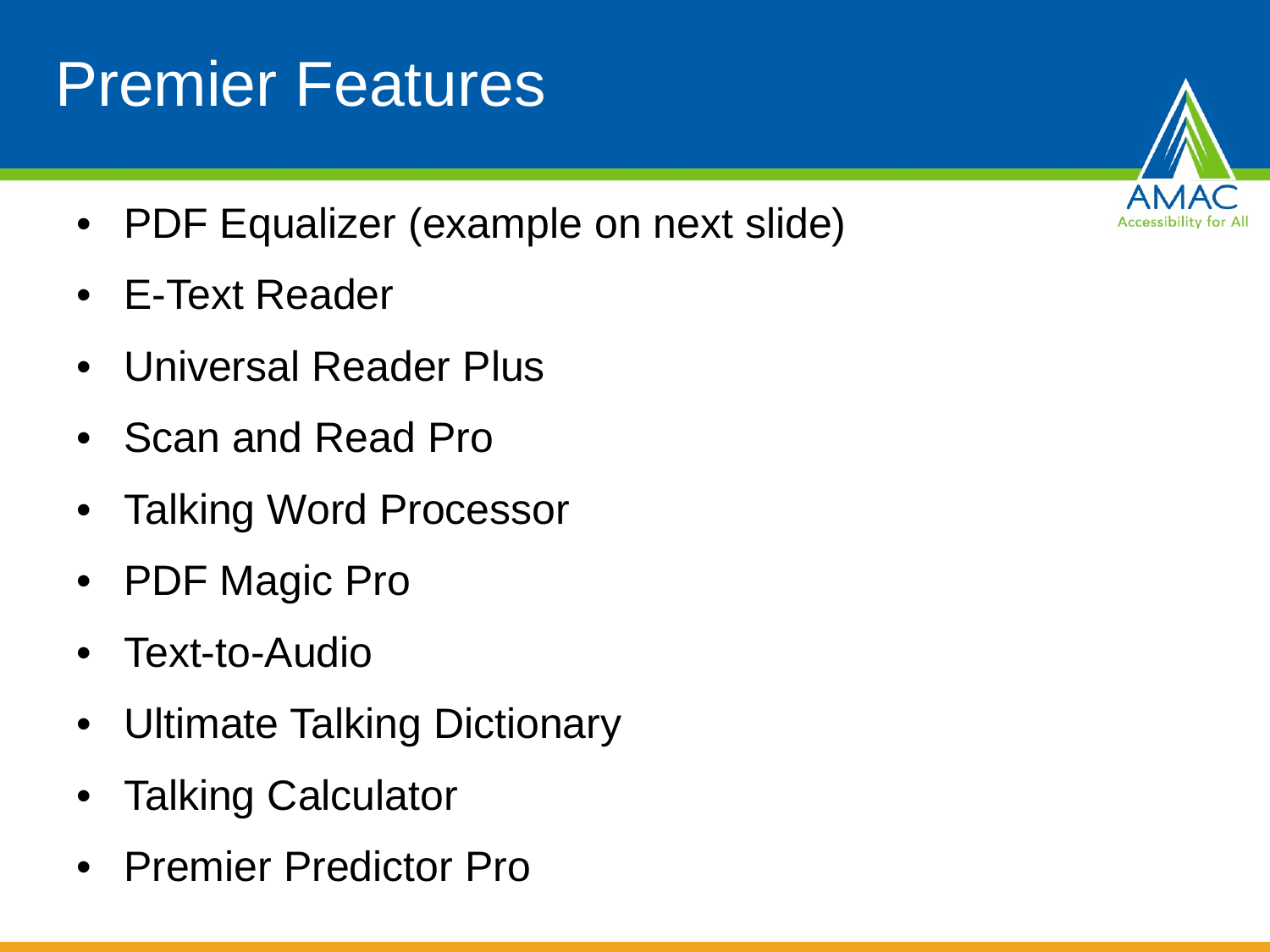|      |                                                                                                                                           |       | ۶             | M              | - II | <b>ABC</b>      | - 53  |       | 窭            |      | 99       | $\overline{\circ}$<br>$\bullet$ |                           |                |  |  |  |
|------|-------------------------------------------------------------------------------------------------------------------------------------------|-------|---------------|----------------|------|-----------------|-------|-------|--------------|------|----------|---------------------------------|---------------------------|----------------|--|--|--|
|      | Reader Talking Pointer Summ IT Dynamic Reader EN Dict Write Now Thesaurus Text To MP3 Web Grabber Premier Tools Voices Options Help Close |       |               |                |      |                 |       |       |              |      |          |                                 |                           |                |  |  |  |
|      | 号 PDF Equalizer - Frankenstein                                                                                                            |       |               |                |      |                 |       |       |              |      |          |                                 |                           |                |  |  |  |
|      | File Edit View Highlight Read Output Help                                                                                                 |       |               |                |      |                 |       |       |              |      |          |                                 |                           |                |  |  |  |
|      | > Home   > Notes   > Reading   > Highlighting   > Utilities   > Help                                                                      |       |               |                |      |                 |       |       |              |      |          |                                 |                           |                |  |  |  |
|      | <b>BE400002/OK4D</b>                                                                                                                      |       |               |                |      |                 |       |       | $\mathbb{N}$ |      | - 自 一次 - |                                 |                           | $\circledcirc$ |  |  |  |
| Open | Save<br>Find                                                                                                                              | Image | Text<br>Paste | <b>EN Dict</b> | Scan | Highlight Color | First | Prior | Next<br>Last | Read |          | Selected Arrange Stop           | Voices Help $\frac{1}{2}$ |                |  |  |  |
|      |                                                                                                                                           |       |               |                |      |                 |       |       |              |      |          |                                 |                           |                |  |  |  |

Zoom: 303 Go to Page | C PDF Page # @ Book Page # 田… Frankenstein Zoom Enter Page #: 44

> never again meet, waiton meets and loves riamvenstem, the Creature is reunited with Frankenstein, as a corpse; the Creature in the last scene meets Walton, and a message, of understanding if not love, passes between them. The plot of the last volume has taken a decisive turn in the direction of failure to breed, or to breed healthily.

> When it comes to parenting, Frankenstein is himself a monster. He will not acknowledge his only child, the Being he chooses to call Monster, Fiend, and Demon, though no human father ever played so thorough-going a role in any birth. (The good reasons for the critic to avoid Frankenstein's harshest most unpaternal acts of naming should be apparent.) Frankenstein repeatedly illustrates, but ironically, Lawrence's scholarly observations about parenting-the medical mishaps to which the birth-process is subject; the one sure

8/20/2013

Q

 $|\mathbf{W}|$ 

premier

神宮

Notes For Page: 44

Page 44 of 336 Pages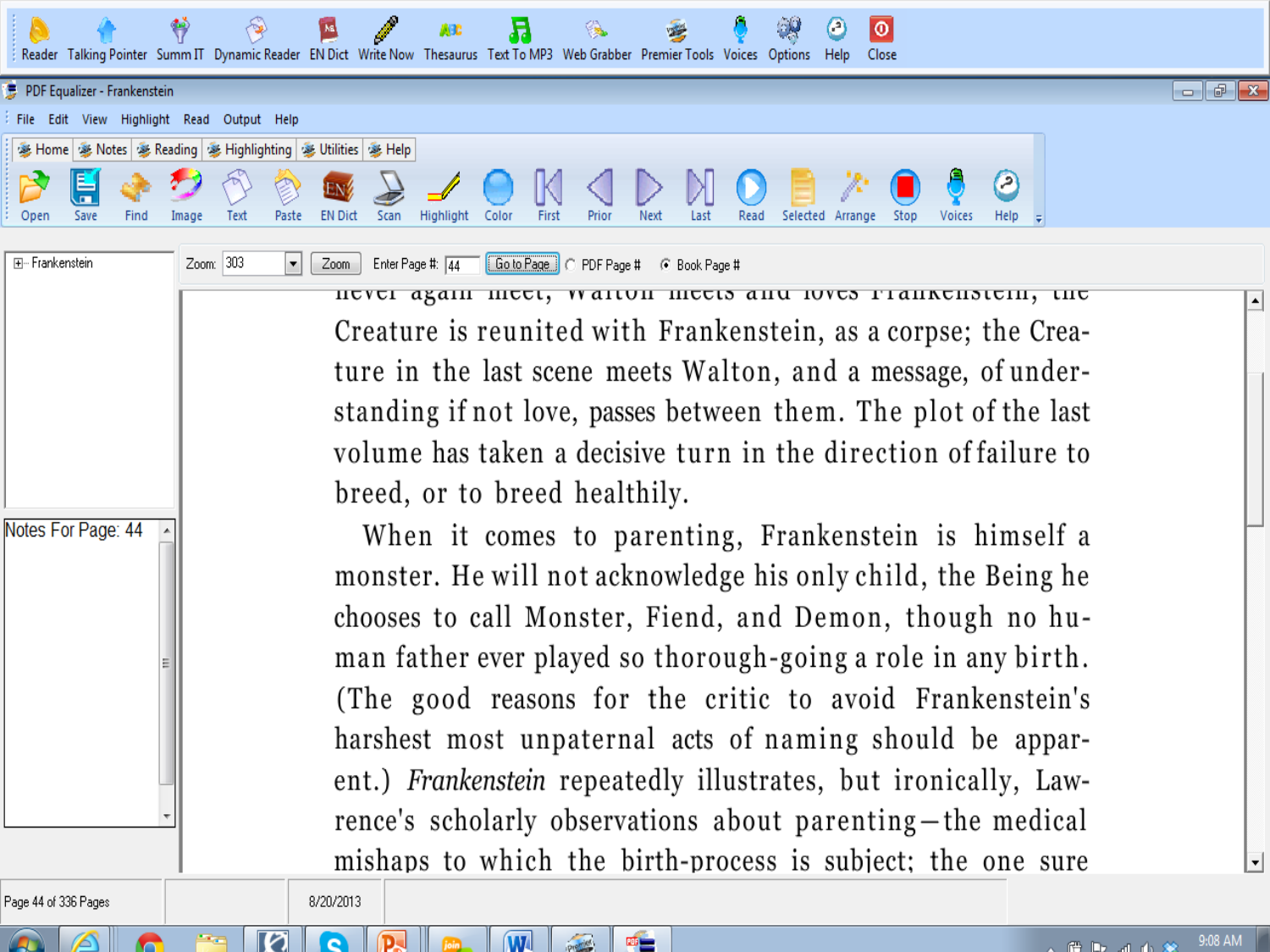## PDFAloud

| Frankenstein.pdf - Adobe Acrobat Professional<br>$\blacksquare$                                                                                                                                                                                                                                                                                                                                                                                                                                                                                                                                                                                                                           |  |
|-------------------------------------------------------------------------------------------------------------------------------------------------------------------------------------------------------------------------------------------------------------------------------------------------------------------------------------------------------------------------------------------------------------------------------------------------------------------------------------------------------------------------------------------------------------------------------------------------------------------------------------------------------------------------------------------|--|
| File Edit View Document Comments Forms Tools Advanced Window Help                                                                                                                                                                                                                                                                                                                                                                                                                                                                                                                                                                                                                         |  |
| Create PDF * 5 Combine Files * C Export * 3 Start Meeting * 1 Secure * 5gn * Florms * P Review & Comment *                                                                                                                                                                                                                                                                                                                                                                                                                                                                                                                                                                                |  |
| $(1 of 336)$ <b>IN</b><br>$(1)$ $(2)$ $(3)$ $(2)$ $(2)$ $(3)$ $(4)$<br><b>R</b> Find<br>$\bullet$ Options<br>PDFaloud<br>ŵ.                                                                                                                                                                                                                                                                                                                                                                                                                                                                                                                                                               |  |
| U                                                                                                                                                                                                                                                                                                                                                                                                                                                                                                                                                                                                                                                                                         |  |
| ľ                                                                                                                                                                                                                                                                                                                                                                                                                                                                                                                                                                                                                                                                                         |  |
| И                                                                                                                                                                                                                                                                                                                                                                                                                                                                                                                                                                                                                                                                                         |  |
| OXFORD WORLD'S CLASSICS<br>$\bullet$                                                                                                                                                                                                                                                                                                                                                                                                                                                                                                                                                                                                                                                      |  |
| $\overline{\mathbf{0}}$<br>FRANKENSTEIN                                                                                                                                                                                                                                                                                                                                                                                                                                                                                                                                                                                                                                                   |  |
| MARY WOLLSTONECRAFT SHELLEY Was born in 1797, the only<br>daughter of William Godwin, author of Political Justice and Caleb<br>Williams, and Mary Wollstonecraft, author of Vindication of the<br>Rights of Woman, who died a few days after her daughter's birth.<br>Mary was courted by the poet Percy Bysshe Shelley (who was<br>already married) in the summer of 1814. They eloped to the<br>Continent in July. In 1816 they spent the summer with Lord Byron<br>O<br>near Geneva, during which time Frankenstein was begun. Shelley's<br>wife committed suicide later that year, and he married Mary. Their<br>fe<br>ture emall children died in 1818 and 1810 and in 1800 Chelleur |  |
| 202 PI<br>4 前半 2 0 名                                                                                                                                                                                                                                                                                                                                                                                                                                                                                                                                                                                                                                                                      |  |



- Built in toolbar that fits with Adobe Reader 10 (or earlier) or Adobe Acrobat
- Highlights text as it reads
- Does *NOT* work in Acrobat 11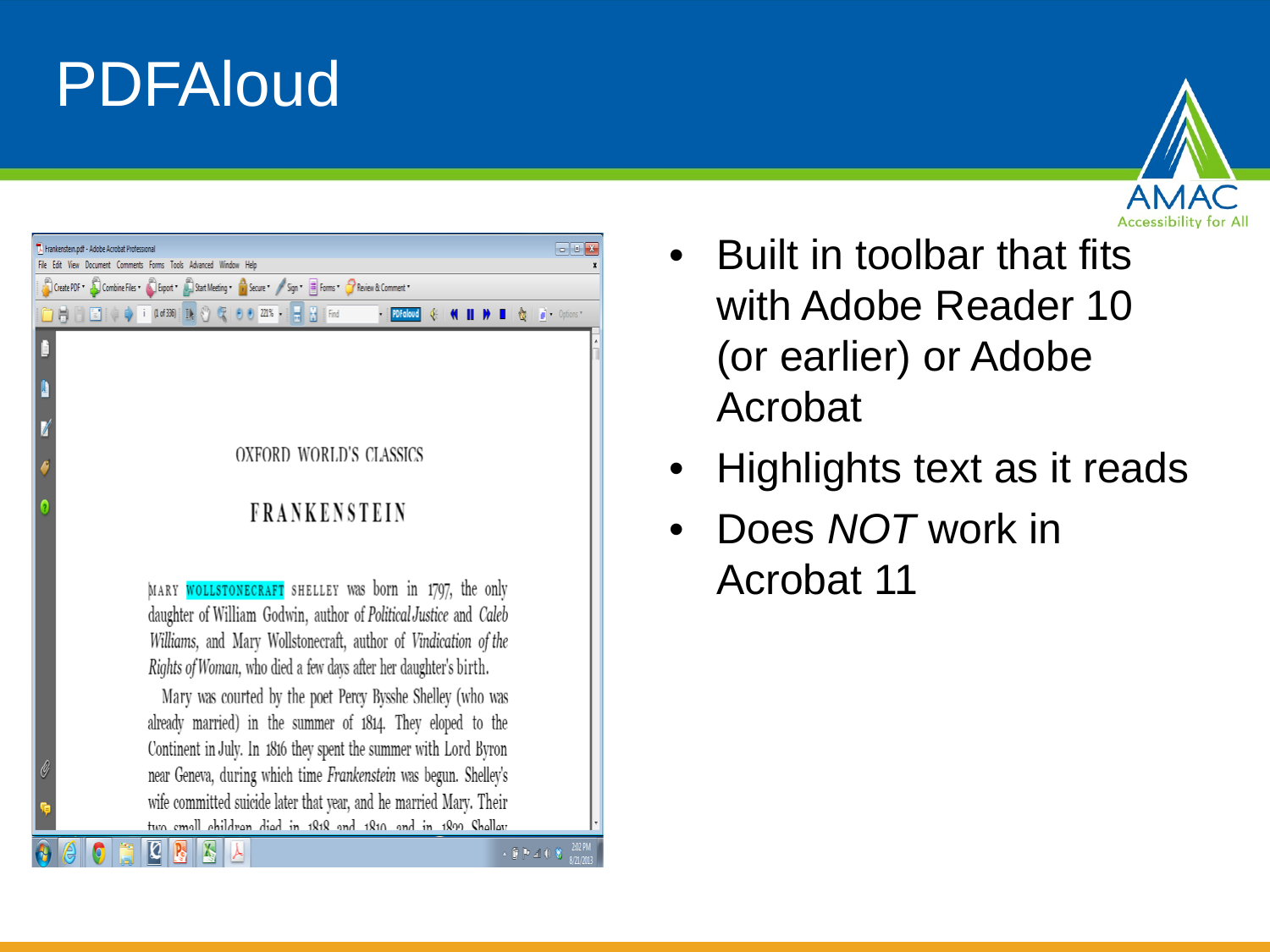# Dolphin Easy Reader



- Read multiple formats including Daisy, MathML, HTML, and EPUB
- Navigate by headings
- Highlights text as it reads



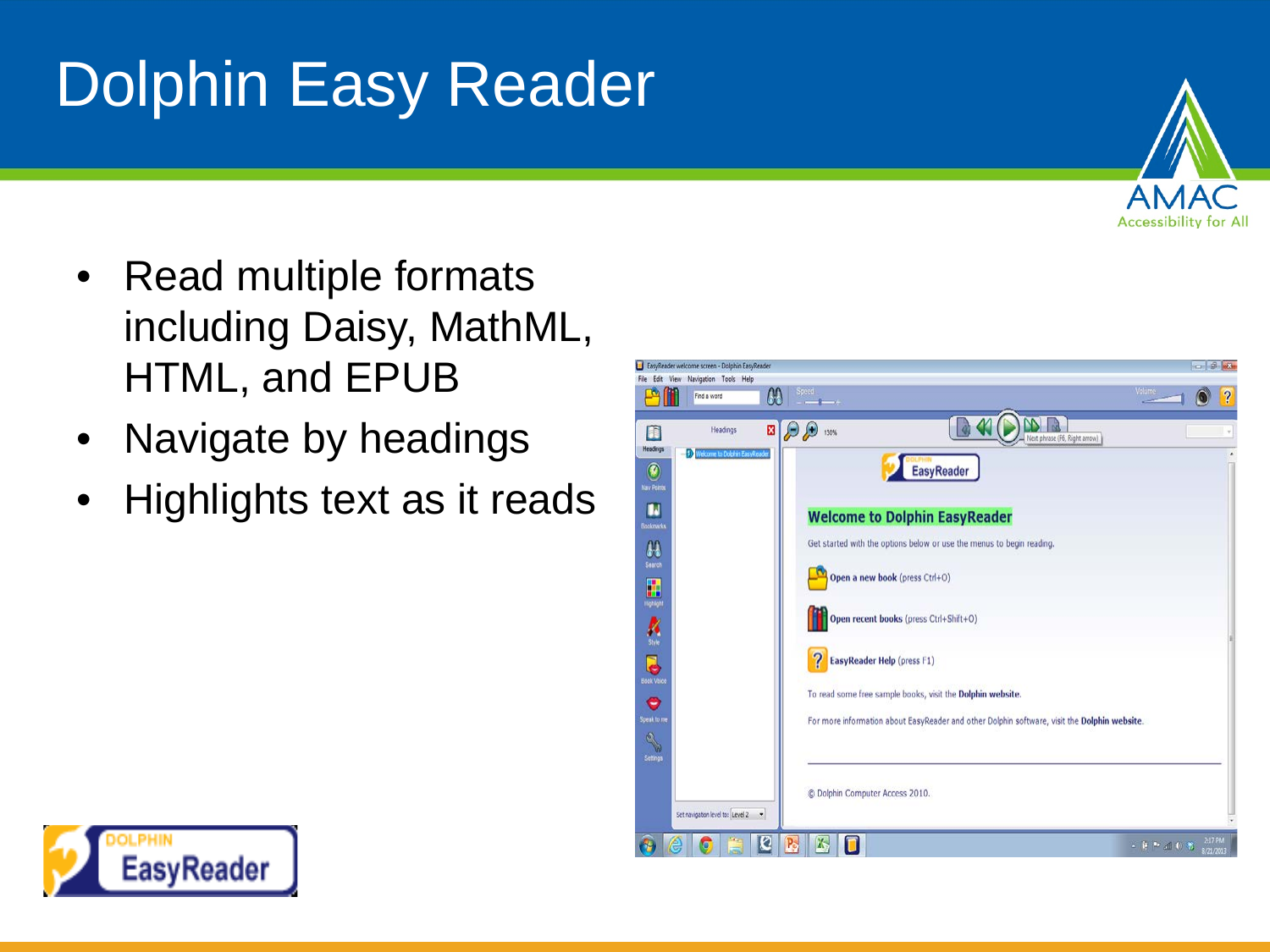# iOS Apps





ClaroSpeak speaks back text with high-quality speech and highlighting so you can follow the words as they are spoken.

Tap the screen to place the 'cursor point' in the text. Then tap the Play icon to start speaking. The text will be spoken from the start point with the highlighting and voice you have selected in Settings. To stop ClaroSpeak speaking tan the Ston icon or tap



### ClaroSpeak app

- Text-to-speech
- Import documents (Doc or PDF) from apps such as email or Dropbox
- Save text as an audio file

### ClaroPDF app

- Text-to-speech
- Write notes, highlight text on page
- Customizable options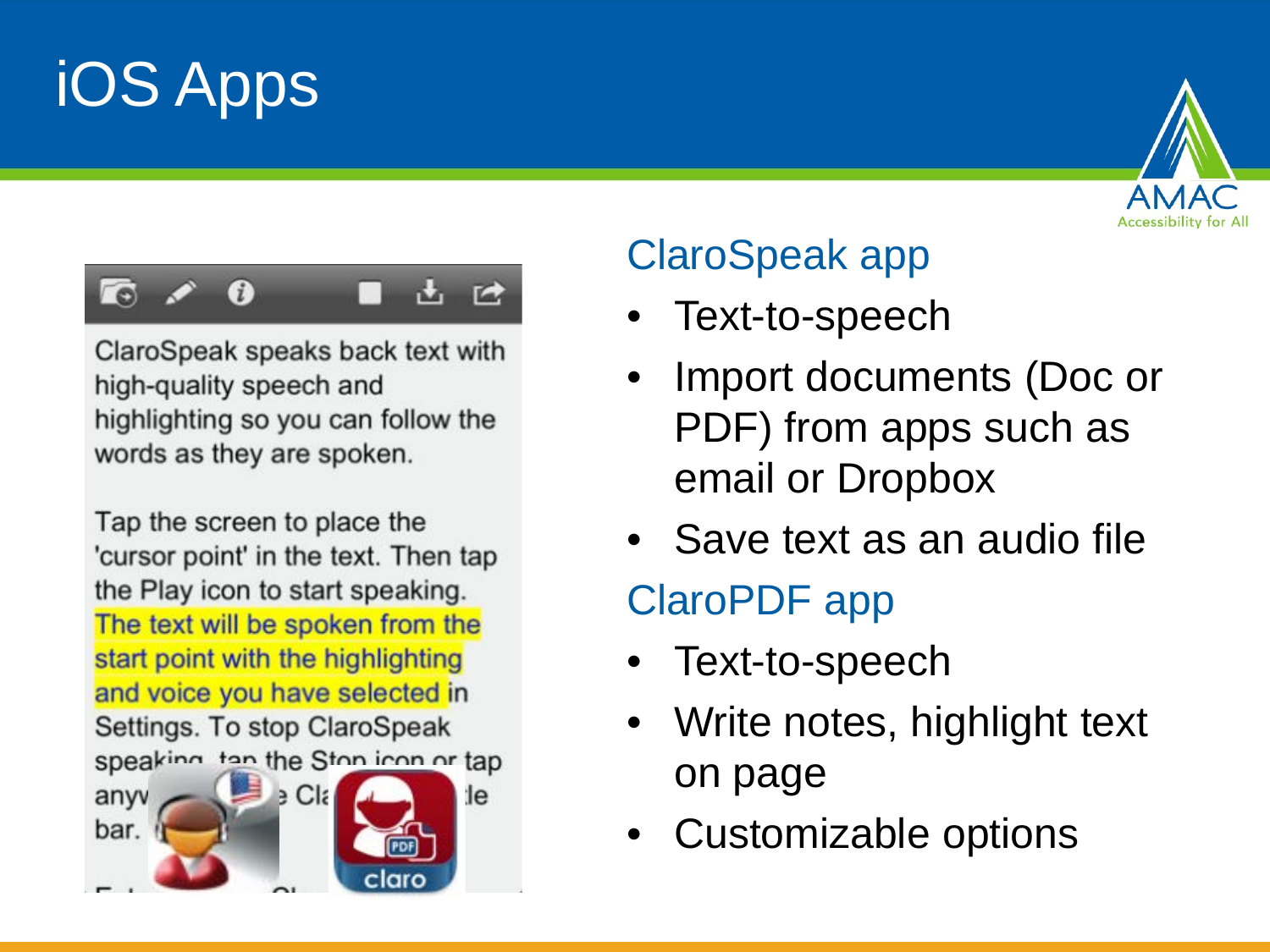## Audiobooks

### Provided by Learning Ally

- DAISY format
- Over 75,000 audiobooks available
- Email notification with link to book
- Download directly to your computer



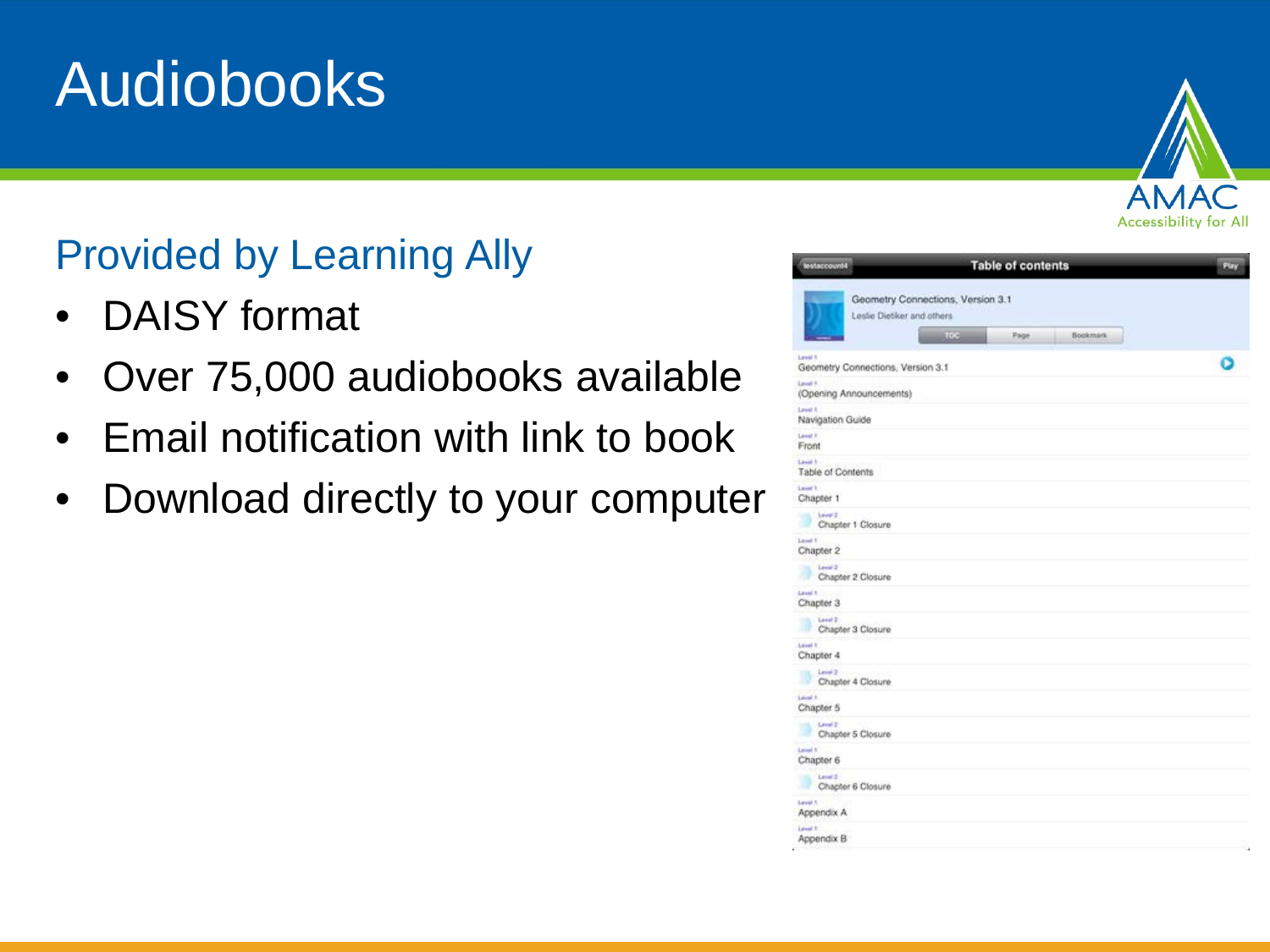## Other Resources



#### Atomic Learning Tutorials

AMAC membership also provides you with access to Atomic Learning videos. Click on the **Support** Tab in the Student Download Center and click on **Atomic Learning** to access video tutorials on many widely used applications and devices such as Microsoft Office and iOS for iPad and iPhone.